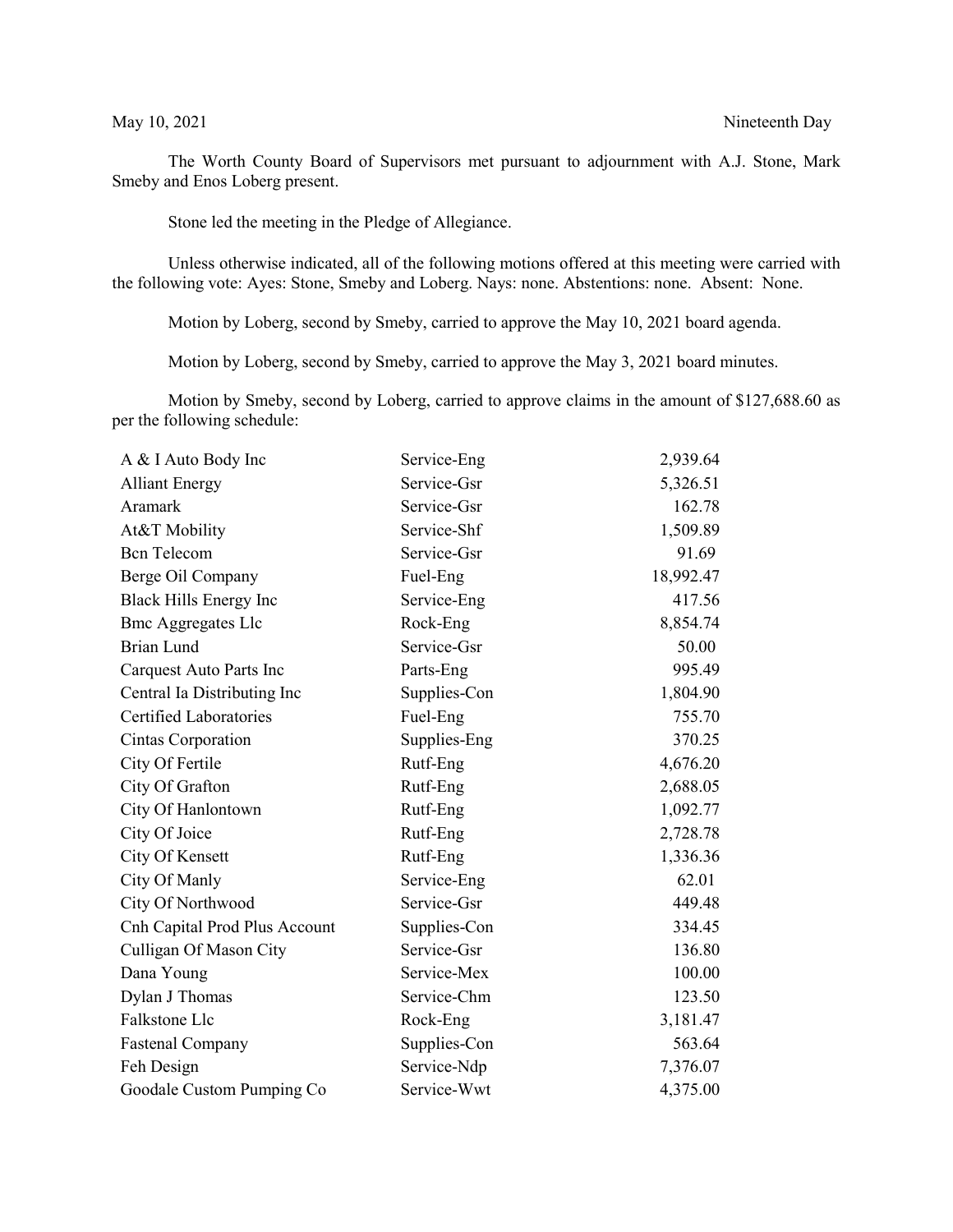| Green Canopy Inc                       | Service-Con        | 325.00     |
|----------------------------------------|--------------------|------------|
| Greve Law Office                       | Rent & Payroll-Aty | 6,131.50   |
| <b>Heartland Power Coop</b>            | Service-Wwt        | 2,805.90   |
| Huber Supply Co Inc                    | Supplies-Eng       | 187.26     |
| Ia Law Enforcement Academy             | Edu-Shf            | 2,000.00   |
| Ia Secretary Of State                  | Notary-Aud         | 30.00      |
| <b>Iccs</b>                            | Dues-Con           | 1,500.00   |
| Keltek Inc                             | Supplies-Dap       | 1,192.60   |
| Lawson Products Inc                    | Supplies-Con       | 1,196.97   |
| Lexisnexis                             | Service-Aty        | 171.00     |
| Mail Services Llc                      | Service-Trs        | 345.98     |
| Marco Technologies Llc                 | Service-Dap        | 81.55      |
| Mediacom                               | Service-Gsr        | 241.83     |
| Medline Industries Inc.                | Supplies-Phd       | 32.97      |
| Midwest Pipe Supply Inc                | Supplies-Eng       | 3,172.24   |
| Municipal One                          | Service-Dap        | 800.00     |
| Napa Auto Parts                        | Supplies-Eng       | 10.01      |
| Nassco Inc.                            | Supplies-Gsr       | 176.34     |
| <b>Nelson Family Trust</b>             | Rent-Shf           | 300.00     |
| North Iowa Media Group                 | Service-Sup        | 123.75     |
| Northwood Sanitation Llc               | Service-Gsr        | 191.50     |
| Pathology Assoc Of Mason City          | Service-Mex        | 250.00     |
| Plunkett's Pest Control Inc            | Service-Shf        | 124.80     |
| <b>Purchase Power</b>                  | Service-Trs        | 968.68     |
| Quick Supply Co                        | Supplies-Eng       | 2,700.00   |
| Ram Systems                            | Service-Phd        | 720.00     |
| Reinhart Food Service Llc              | Supplies-Shf       | 392.01     |
| Ronald L. Brockman                     | Rent-Soc           | 500.00     |
| Schumacher's Nursery                   | Supplies-Con       | 312.50     |
| <b>Southeast District Of Assessors</b> | Edu-Asr            | 175.00     |
| Van Diest Supply Company               | Supplies-Eng       | 1,612.80   |
| Veenstra & Kimm, Inc                   | Service-Ndp        | 955.61     |
| Verizon Wireless                       | Service-Ema        | 40.01      |
| Viafield                               | Supplies-Gsr       | 357.94     |
| Visa                                   | Service-It/Gis     | 301.93     |
| Wex Bank                               | Service-Tra        | 1,944.74   |
| Winnebago Coop Telephone Assn          | Service-Gsr        | 3,355.63   |
| Worth County Engineer                  | Fuel-Shf           | 5,059.30   |
| Wuerflein Chevrolet Buick Gmc          | Service-Eng        | 579.24     |
| Ziegler Inc                            | Service-Eng        | 14,825.81  |
|                                        | <b>Grand Total</b> | 127,688.60 |